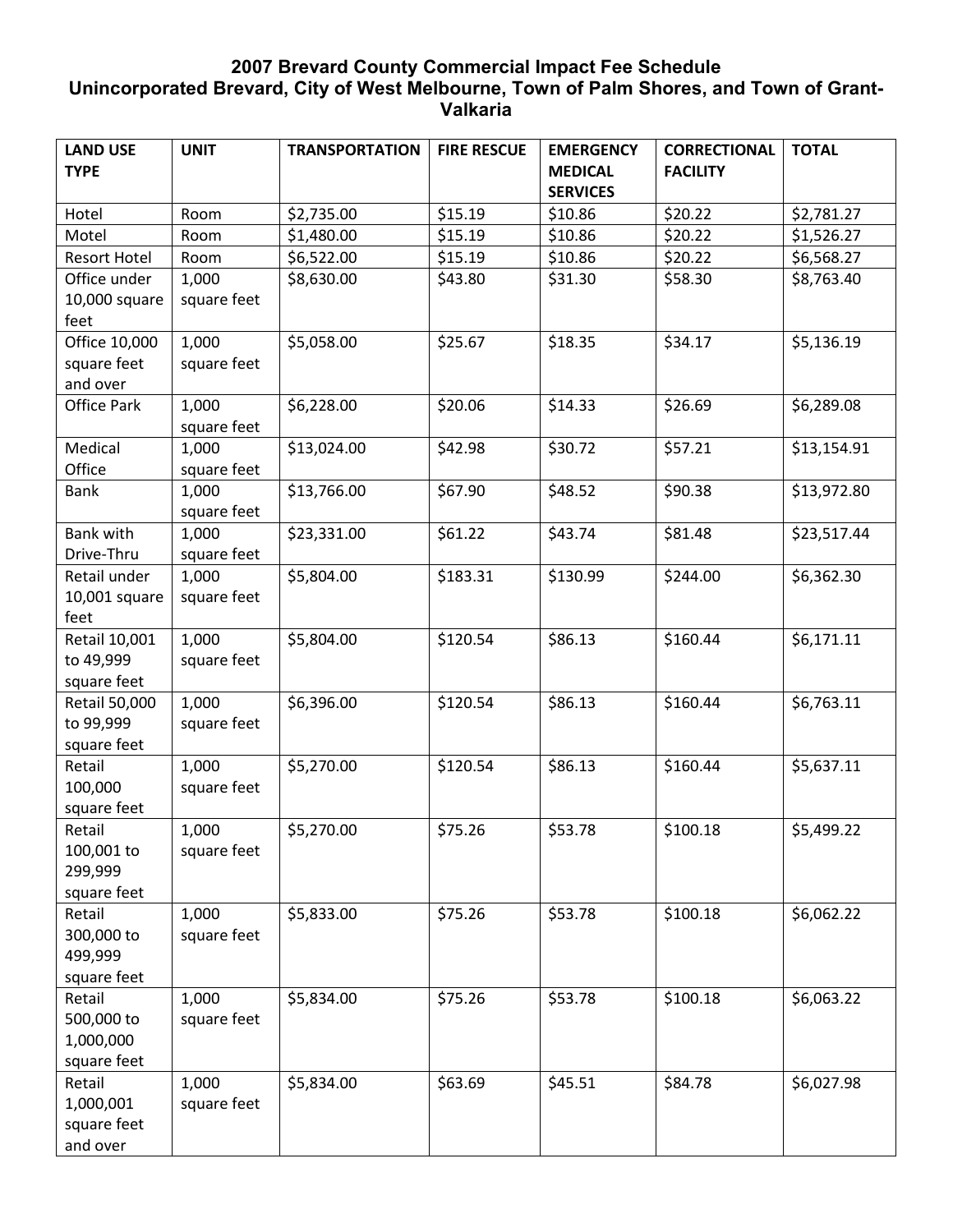| <b>LAND USE</b>     | <b>UNIT</b>          | <b>TRANSPORTATION</b> | <b>FIRE RESCUE</b> | <b>EMERGENCY</b> | <b>CORRECTIONAL</b> | <b>TOTAL</b> |
|---------------------|----------------------|-----------------------|--------------------|------------------|---------------------|--------------|
| <b>TYPE</b>         |                      |                       |                    | <b>MEDICAL</b>   | <b>FACILITY</b>     |              |
|                     |                      |                       |                    | <b>SERVICES</b>  |                     |              |
| Service / Gas       | <b>Fuel Position</b> | \$4,269.00            | \$79.38            | \$56.73          | \$105.67            | \$4,510.78   |
| Station             |                      |                       |                    |                  |                     |              |
| New & Used          | 1,000                | \$10,933.00           | \$64.16            | \$45.85          | \$85.41             | \$11,128.42  |
| <b>Auto Sales</b>   | square feet          |                       |                    |                  |                     |              |
| Quality             | 1,000                | \$16,898.00           | \$263.51           | \$188.30         | \$350.75            | \$17,700.56  |
| Restaurant          | square feet          |                       |                    |                  |                     |              |
| Restaurant          | 1,000                | \$23,213.00           | \$324.72           | \$232.04         | \$432.22            | \$24,201.98  |
|                     | square feet          |                       |                    |                  |                     |              |
| Restaurant          | 1,000                | \$35,791.00           | \$321.84           | \$229.99         | \$428.40            | \$36,771.23  |
| with Drive-         | square feet          |                       |                    |                  |                     |              |
| Thru                |                      |                       |                    |                  |                     |              |
| Supermarket         | 1,000                | \$11,258.00           | \$165.16           | \$118.03         | \$219.85            | \$11,761.04  |
|                     | square feet          |                       |                    |                  |                     |              |
| Car Wash            | Wash Stall           | \$11,530.00           | \$292.42           | \$208.96         | \$389.23            | \$12,420.61  |
| Auto Repair         | 1,000                | \$7,703.00            | \$49.77            | \$35.56          | \$66.24             | \$7,854.57   |
|                     | square feet          |                       |                    |                  |                     |              |
| Convenience         | 1,000                | \$34,542.00           | \$351.72           | \$251.34         | \$468.17            | \$35,613.23  |
| Market              | square feet          |                       |                    |                  |                     |              |
| Convenience         | 1,000                | \$22,563.00           | \$351.72           | \$251.34         | \$468.17            | \$23,634.23  |
| Market with         | square feet          |                       |                    |                  |                     |              |
| Gas & Fast          |                      |                       |                    |                  |                     |              |
| Food                |                      |                       |                    |                  |                     |              |
| Furniture           | 1,000                | \$1,332.00            | \$10.07            | \$7.20           | \$13.41             | \$1,362.68   |
| Store               | square feet          |                       |                    |                  |                     |              |
| Marina              | Acre                 | \$6,430.00            | <b>Not</b>         | Not              | Not Applicable      | \$6,430.00   |
|                     |                      |                       | Applicable         | Applicable       |                     |              |
| Marina              | <b>Berth</b>         | Not Applicable        | \$8.37             | \$5.98           | \$11.15             | \$25.50      |
| <b>Golf Course</b>  | Hole                 | \$11,501.00           | \$144.12           | \$102.99         | \$191.83            | \$11,939.94  |
| <b>Tennis Court</b> | Court                | \$9,535.00            | \$80.36            | \$57.42          | \$106.95            | \$9,779.73   |
| Racquet Club        | 1,000                | \$5,761.00            | \$45.23            | \$32.32          | \$60.20             | \$5,898.75   |
| / Health Spa        | square feet          |                       |                    |                  |                     |              |
| Movie               | Seat                 | \$44.00               | Not                | Not              | Not Applicable      | \$44.00      |
| Theater with        |                      |                       | Applicable         | Applicable       |                     |              |
| Matinee             |                      |                       |                    |                  |                     |              |
| Movie               | Screen               | Not Applicable        | \$466.79           | \$333.57         | \$621.34            | \$1,421.70   |
| Theater with        |                      |                       |                    |                  |                     |              |
| Matinee             |                      |                       |                    |                  |                     |              |
| Church              | 1,000                | \$2,532.00            | \$12.34            | \$8.81           | \$16.42             | \$2,569.57   |
|                     | square feet          |                       |                    |                  |                     |              |
| Adult               | <b>Dwelling</b>      | \$378.00              | \$45.46            | \$32.49          | \$60.52             | \$516.47     |
| Congregate          |                      |                       |                    |                  |                     |              |
| Living Facility     |                      |                       |                    |                  |                     |              |
| or Group            |                      |                       |                    |                  |                     |              |
| Home                |                      |                       |                    |                  |                     |              |
| <b>Nursing</b>      | Bed                  | \$472.00              | \$35.31            | \$25.23          | \$47.00             | \$579.54     |
| Home                |                      |                       |                    |                  |                     |              |
| Day Care            | 1,000                | \$11,769.00           | \$275.25           | \$196.74         | \$366.39            | \$12,607.38  |
| Center              | square feet          |                       |                    |                  |                     |              |